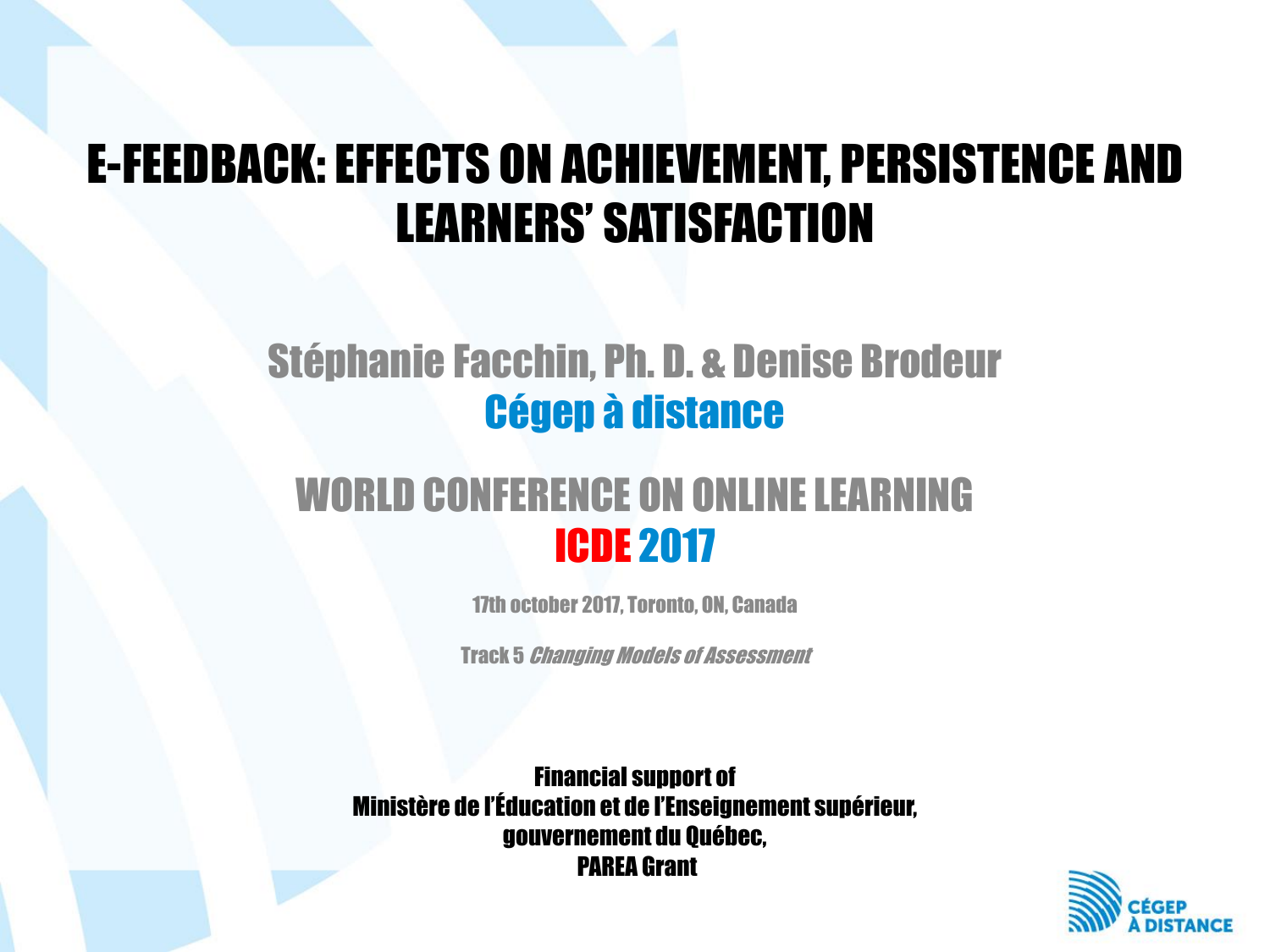# Technologies serving feedback

Written feedback: takes time, space and learners have troubles to read or to understand what it is meant

#### E-feedback:

- Less time consuming
- More feedback
- Facilitates appropriation
- Richer feedback
- More social presence feeling
- Learners more satisfied but is there an impact on academic results?
- Mixed results in distance education and few quantitative studies with experimental design

- Macgregor, G., Spiers, A., & Taylor, C. (2011). Exploratory evaluation of audio email technology in formative assessment feedback. *Research in Learning Technology, 19*(1), 39-59.
- Mathisen, P. (2012). Video feedback in higher education, A contribution to improving the quality of written feedback. *Nordic Journal of Digital Literacy, 7*(2), *93-117.*

Wade, N. N. (2016). The Face Of Feedback: Exploring The Use Of Asynchronous Video To Deliver Instructor Feedback In Multidisciplinary Online Courses. (Doctoral dissertation), Wayne State University.



Ackerman, D. S., & Gross, B. L. (2010). Instructor feedback: How much do students really want? *Journal of Marketing Education, 32*(2), 172-181.

Arbaugh, J. B., Cleveland-Innes, M., Diaz, S. R., Garrison, D. R., Ice, P., Richardson, J. C., & Swan, K. P. (2008). Developing a community of inquiry instrument: Testing a measure of the community of inquiry framework usi sample. *The Internet and Higher Education*, *11*(3), 133-136.

Ford, S. (2015). The Effects of Written and Video/Audio Communication on Learners' Perceived Feelings of Connectedness, Course Satisfaction, Participation, and Achievement in an Online Community College Algebra Course. Tex Ice, P., Curtis, R., Phillips, P., & Wells, J. (2007). Using Asynchronous Audio Feedback to Enhance Teaching Presence and Students' Sense of Community. Journal of Asynchronous Learning Networks, 11(2), 3-2

Johnson, G. M., & Cooke, A. (2016). Self-regulation of learning and preference for written versus audio-recorded feedback by distance education students. *Distance Education, 37*(1), 107-120.

Roberge, J. (2008). *Rendre plus efficace la correction des rédactions*. Rapport de recherche PAREA. Montréal, QC : Cégep André-Laurendeau.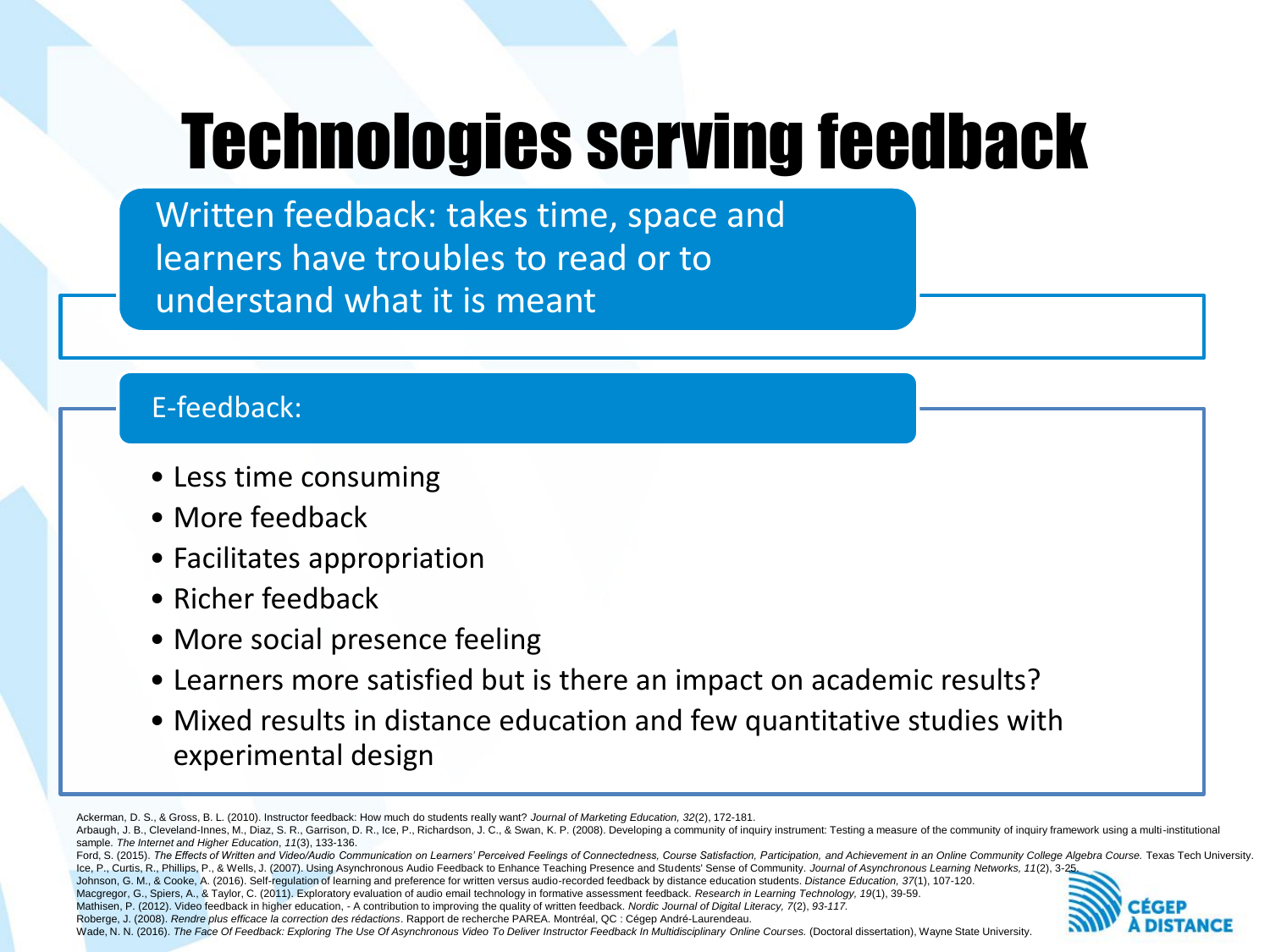

*N* = 236 experimental group *N* = 381 control group

**AAMMAAMM** 

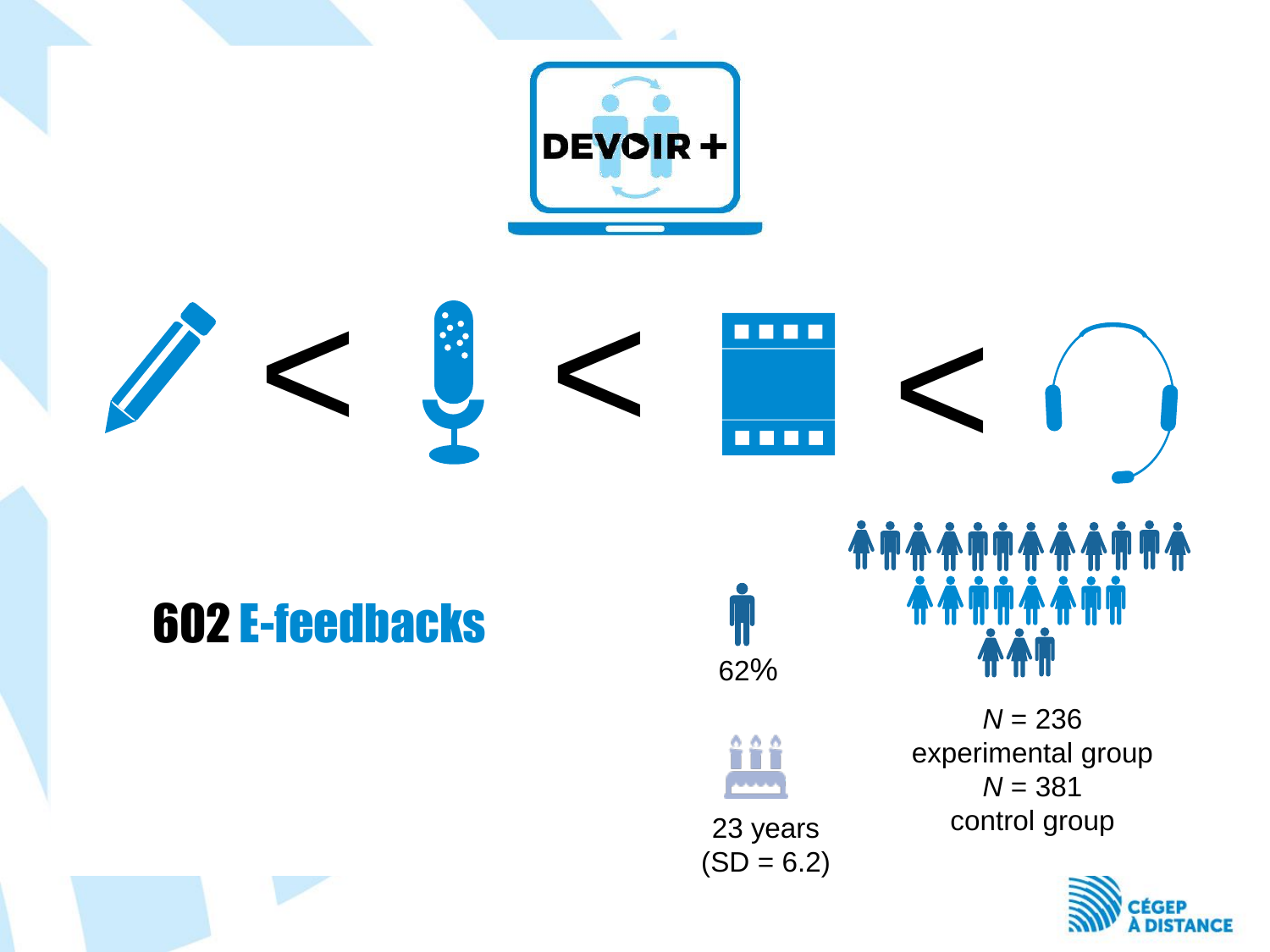### Significant impact on achievement and on drop out rates



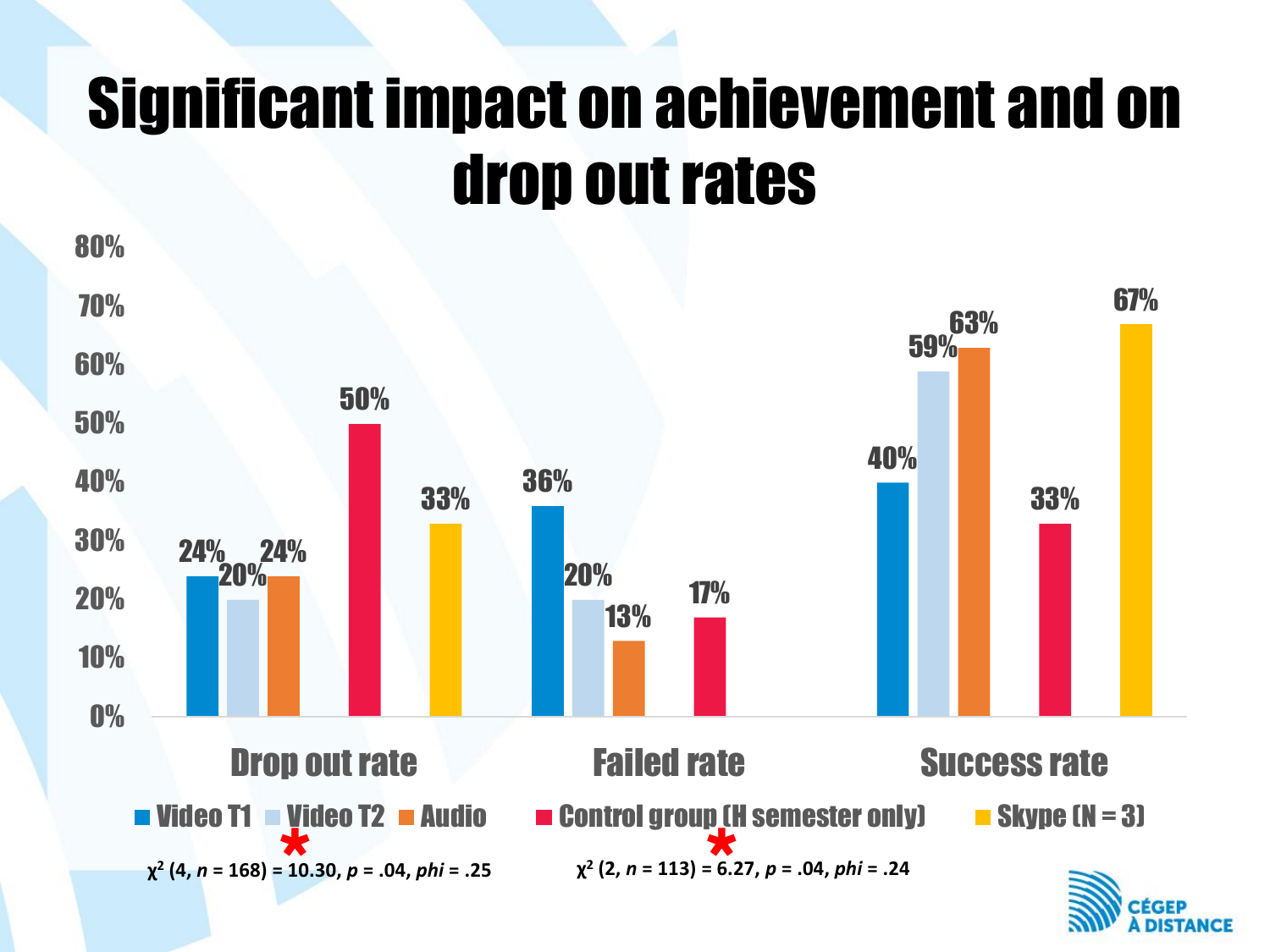#### Significant differences on grades

100



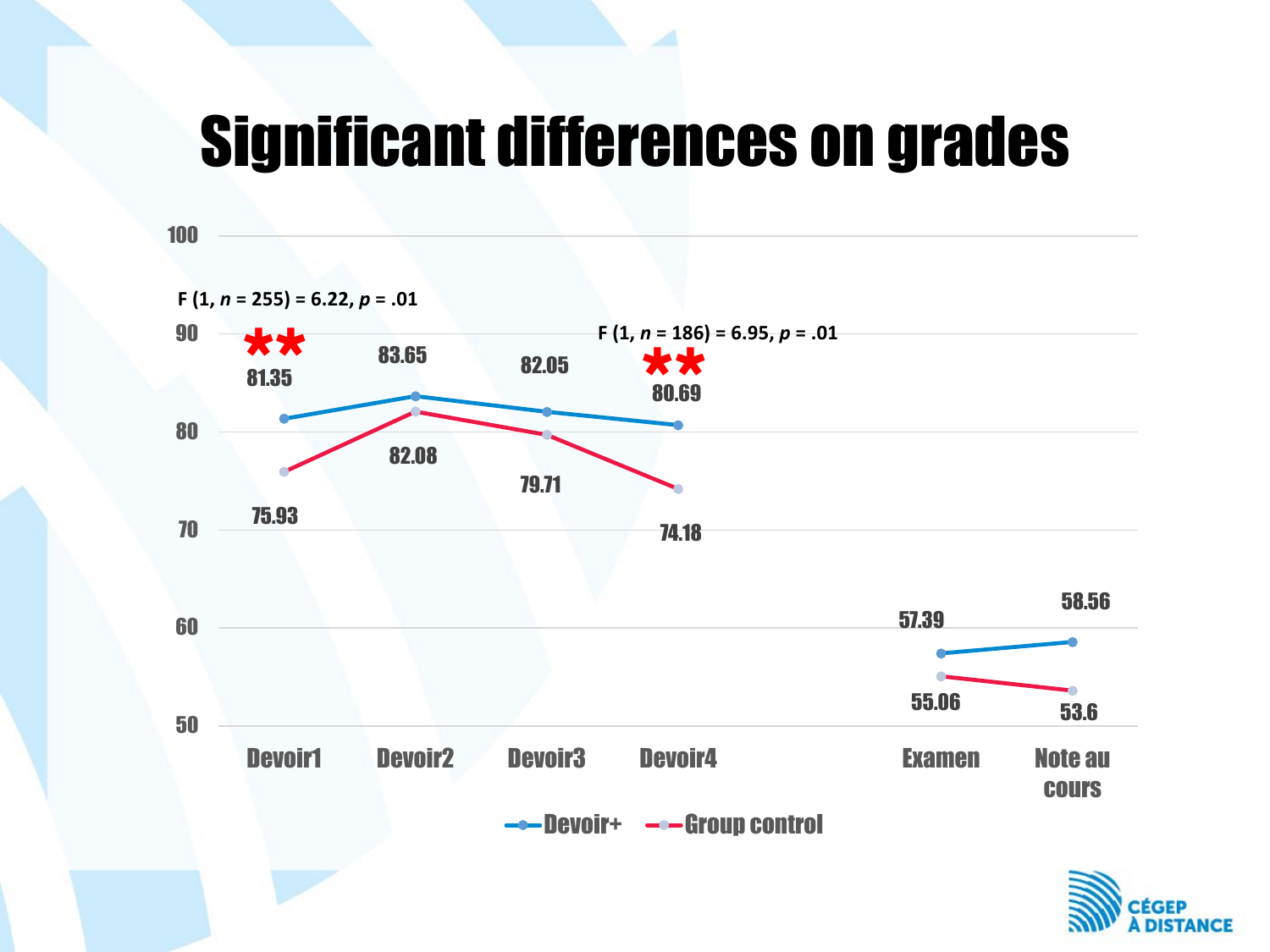### Learners' satisfaction



To what extent are you satisfied with e-feedback?



*It is a faster way to hear about your work*

*It really allowed me to understand my mistakes and to correct myself for the exam.*

This is of course due to the fact that Devoir + is still at a young stage, but it would be nice to film the assignment and point out errors at the same time that the tutor explains the mistakes I made. So, it would be as if our teacher was next to us. (learners with audio only)

Access to feedback Sound or image quality (Camera Ziggy) Good Internet service Download file rahter than streaming

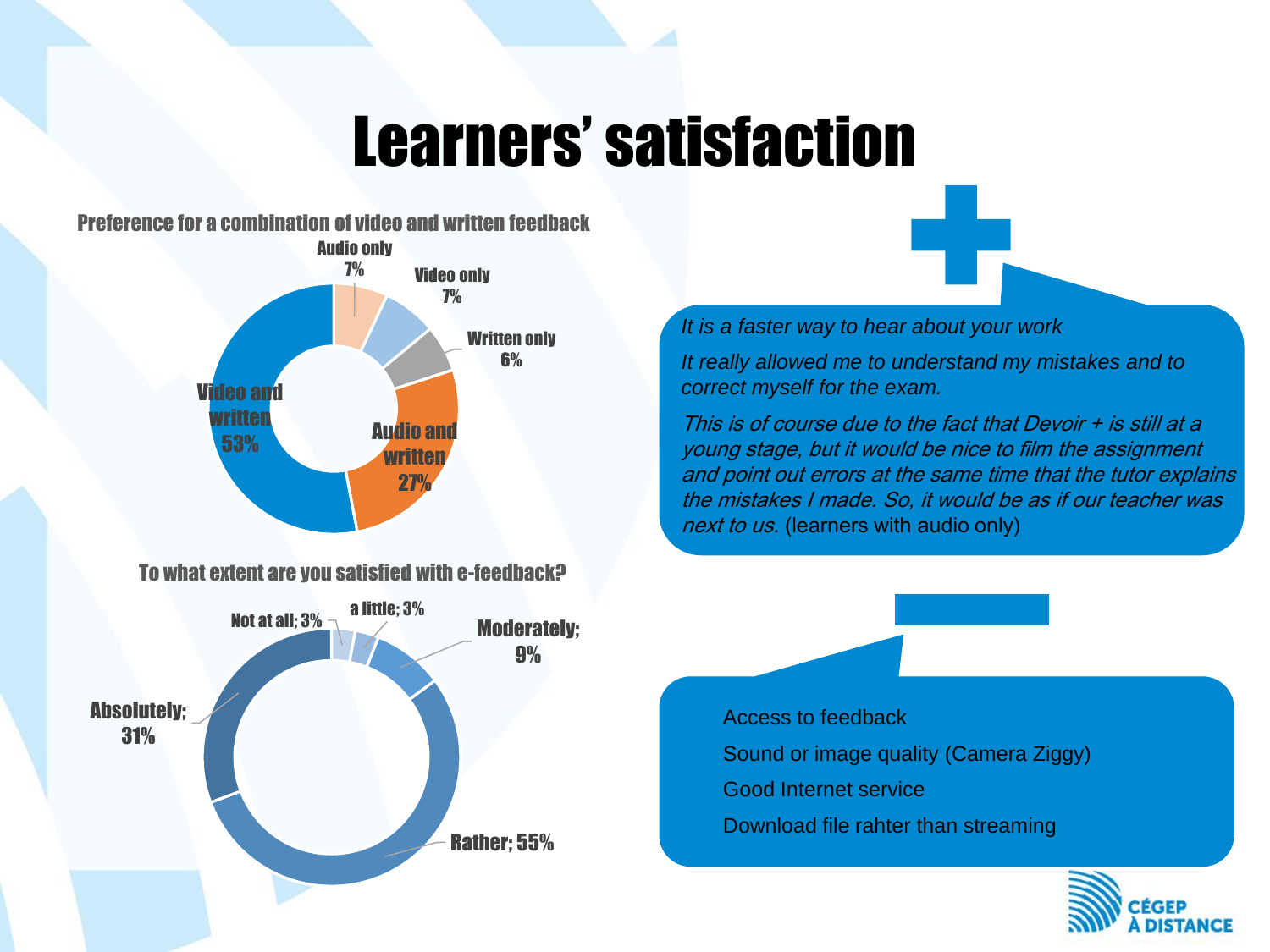## Good practice for e-feedback

To foster listening and receptivity:

- Be brief, no more than 5 minutes
- Start with salutation
- Clearly indicate where your comments relate to
- Sum up good points and weaknesses
- End with a question to invite student to reflect
- Be natural!

To foster editing process:

- Quiet place
- Prepare your comments before strating recording
- Do not spend time on redoing your recording
- Ensure to have a good speed of Internet connection
- Keep a copy of your recording and name the file with a unique code pertaining to each learners

To foster the impact of feedback on academic results:

- Feed Up (where I am going?), Feed Back (How I am going?), Feed Forward (Where to next?) (Hattie & Timperley, 2007)
- Go further than academic correction
- Give explanations on why it is wrong and right
- Give examples
- Specify if the goals (competencies) are achieved
- Comments also have to be related to the task rather than on the motivational side only

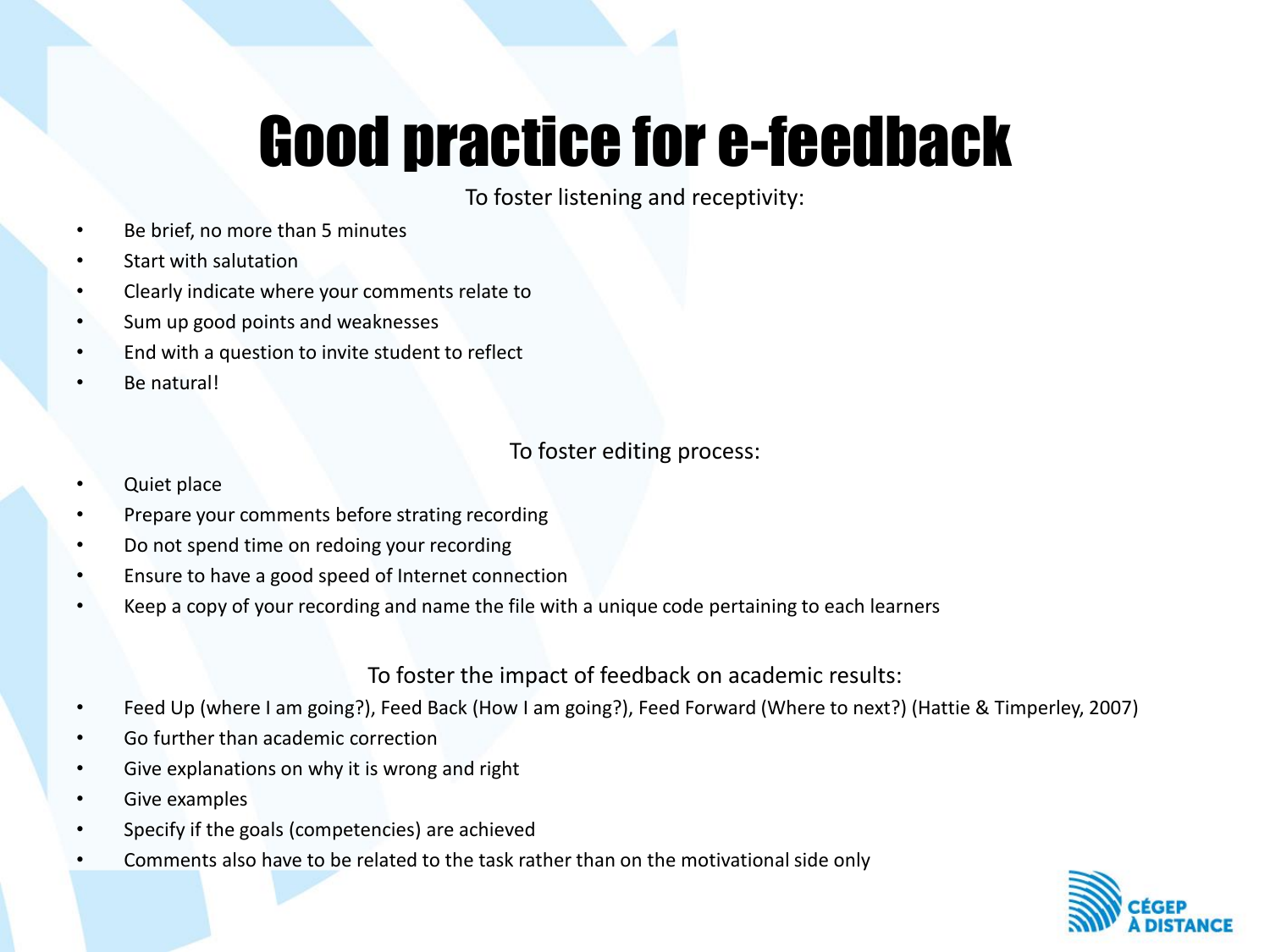### **Finally**

As E-feedback is within everyone's reach and give siginificant results on academic achievement, E-feedback is on the way to become a sustainable practice within our new tutoring system.

#### **BUT**

Always remember that it is the content of feedback that makes the difference rather than the medium you use to convey your message!